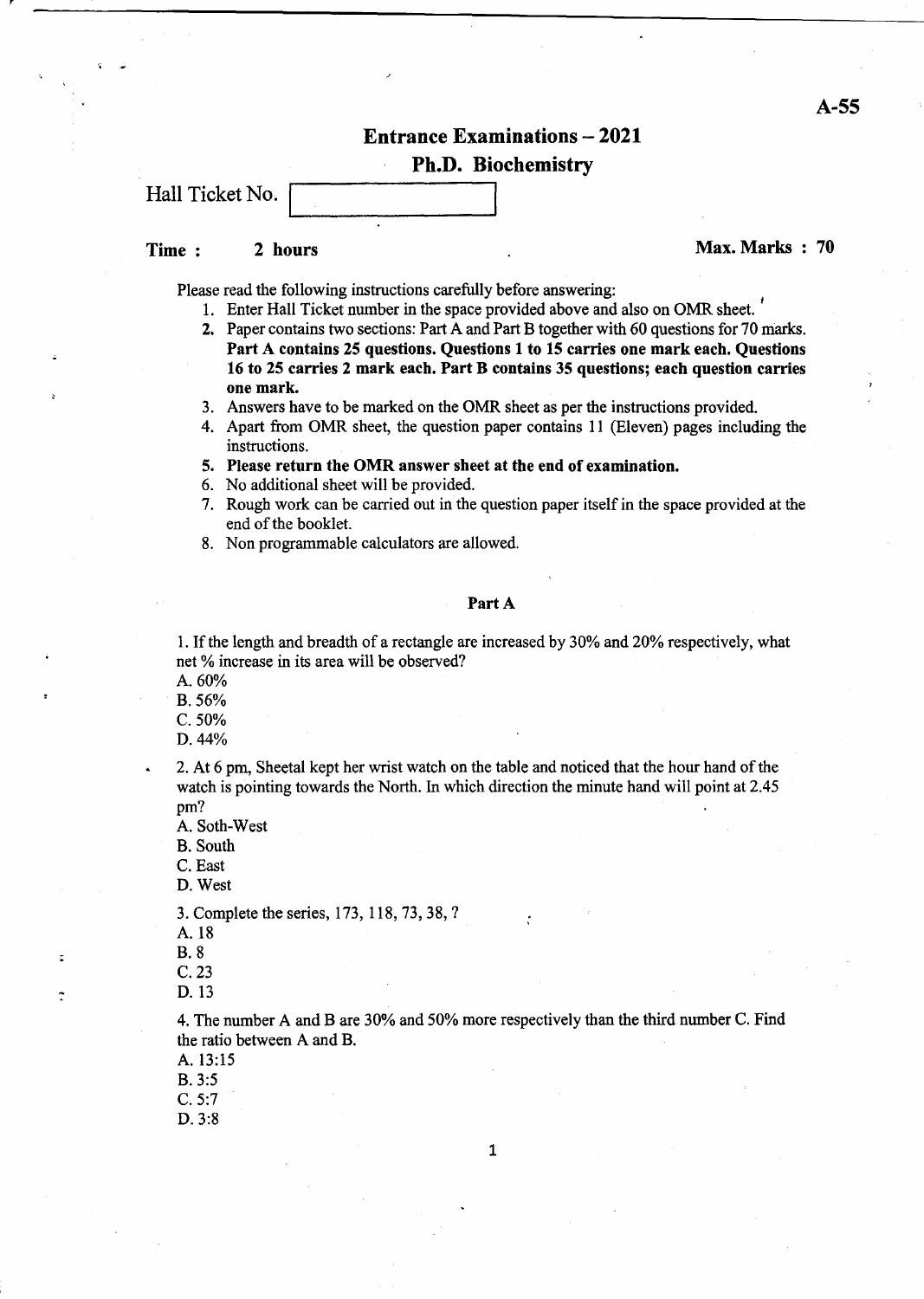5. Three train tickets from city A to B and two tickets from city A to C cost Rs. 770, but two tickets from city A to B and three tickets from city A to C cost Rs. 730. What are the fares between the cities A to B and A to C respectively?

 $4 - 55$ 

A. Rs 150 and Rs 140

B. Rs 170 and Rs 130

C. Rs 230 and Rs 170

D. Rs 130 and Rs 170

6. A protein migrates on a native gel as a single band and if the same protein is subjected to a SDS-PAGE, you observe three bands at 20 kDa, 30 kDa and 50 kDa. What is the inference of the observation from two gels?

A. Protein is homodimer

B. Protein is homotrimer

C. Protein has three subunits linked by disulfide bond

D. Protein has three equal subunits

7. Affinity chromatography is a technique to separate the macromolecules on the basis of

A. Reversible binding of macromolecule with ligand

B. Irreversible binding of macromolecule with ligand

C. With both reversible and irreversible binding with ligand

D. None of the above

8. Anti-bovine albumin antibodies raised in *BALB/c* mice were injected into a goat, a C 1 mouse and another BALB/c mouse. Given below are the antibodies produced in the three cases against different types of antigenic determinants. Select the correct option.

A. In goat – allotypic antibodies

B. In C1 mouse - idiotypic antibodies

C. BALB/c - Isotypic antibodies

D. In C1 mouse - allotypic antibodies

9. Working on the allosteric regulation of an enzyme, a research scholar noted that addition of X increased the allosteric constant L from 100 to 1000, while addition of Y decreased L from 100 to 10. Which of the following inference can be'made on the basis ofthese observations?

A. X is a positive regulator

B. Y is a negative regulator

C. X is a negative regulator

D. Y has no regulatory impact

10. How does a graphical representation of enzyme kinetics data according to the equations of Lineweaver and Burk modified in the presence of a non-competitive inhibitor of having a  $K_i < K_{esi}$  ( $K\alpha < k\alpha'$ ).

A. The X intercept would not change

B. The  $X$  intercept would move left (away from the origin)

c. The Y intercept would move down (toward the origin)

D. The X intercept would move right (toward to origin)

11. A cross is performed with genotype  $AB/a b \times a b/a b$ . The two genes, A and B are 10 map units apart. In an ideal situation what would be the frequency of ab/ab genotype?

A. 50%

B.10%

C.45%

D.75%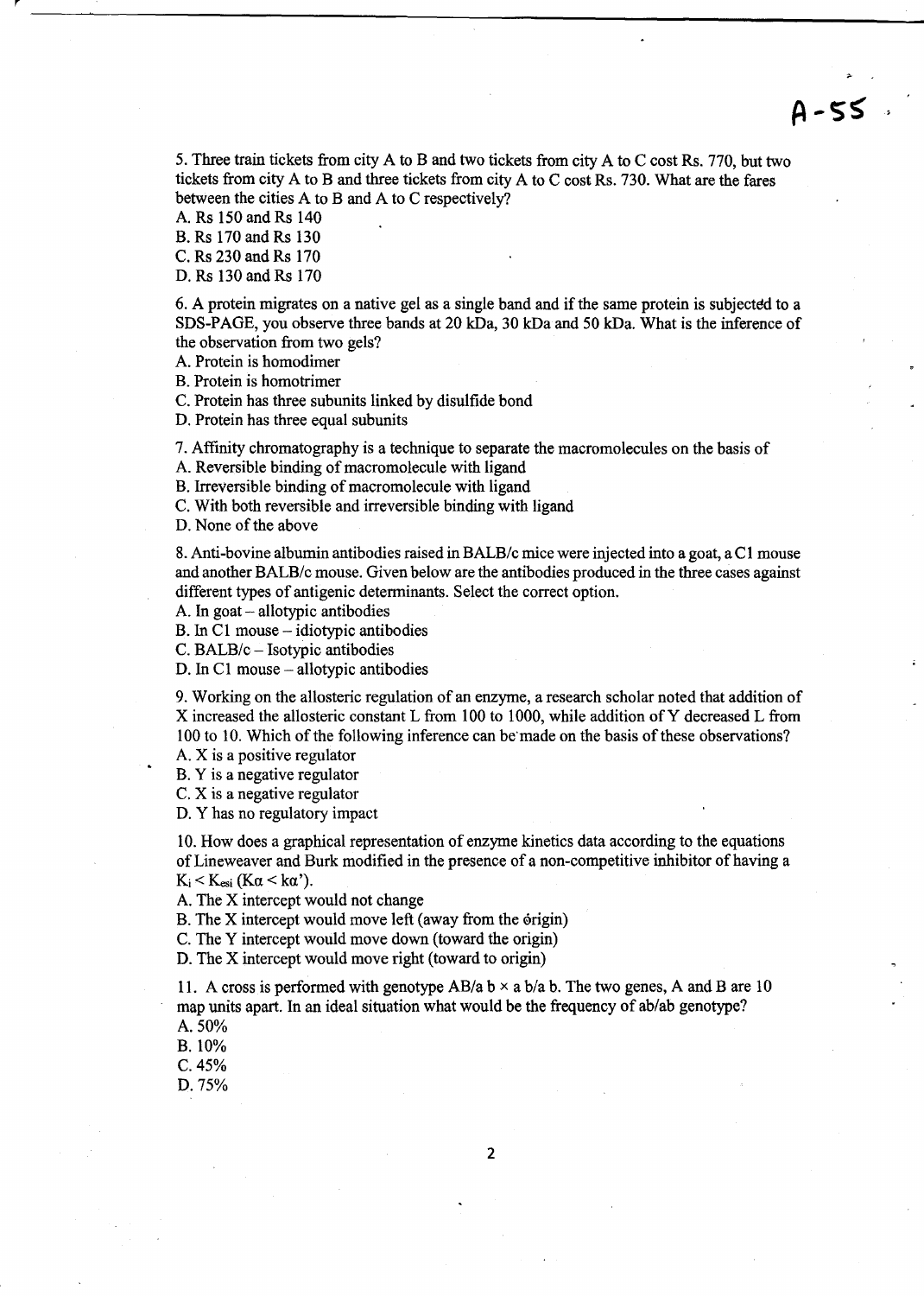12. For investigating interaction between two proteins, which techniques would you use? A. Immunoprecipitation and fluorescence anisotropy

B. Protein profiling

C. Protein profiling and sequencing

D. Transcriptomics and protein profiling with mass spectroscopy

13. You need to purify a DNA binding protein from three other proteins whose isoelectric points (pI) are in range of 6.8 to 7.5. Which purification method would you like to use to separate the DNA binding protein from other proteins? Note that the DNA binding protein binds through strong electrostatic interactions.

A. Gel filtration chromatography

B. Combination of gel filtration and spectroscopy

C. Cation exchange chromatography

D. Anion exchange chromatography

14. Which of the statements is not correct about point mutation

A. It can be induced by chemicals.

B. It can be responsible for a genetic disease.

C. It can be mapped by a technique similar to Maxim-Gilbert sequencing.

D. It can be detected easily by Southern blotting.

15. If you want to separately resolve a 100 bp long DNA from a 110 bp long DNA. Which of the following gel electrophoresis would you chose?

A. 0.5% agarose gel

B. 1% agarose gel

C. 3.5% agarose gel

D. 35% agarose gel

16. A protein solution in a cuvette of length 1 cm is subjected to absorbance measurement at 280nm, using a spectrometer. The measured value is 1.2. If protein solution is diluted 3 times, what would be the final concentration of protein in mg/ml? (Molecular weight:  $66.5$  kDa; Extinction Coefficient:  $43,824$  M<sup>-1</sup> cm<sup>-1</sup> at  $25^{\circ}$ C; and PI:  $4.7$ )

A.  $6$  mg/mL

B.  $0.06$  mg/mL

C.  $0.6$  mg/mL

D.  $0.9 \times 10^{-5}$  mg/mL

17. In order to find which residues are important for the activity of an enzyme, site directed mutagenesis was performed and the following information on the biochemical parameter of each was obtained.

| Enzyme    | $k_{\rm cat}$                   | $K_{\rm M}$     |
|-----------|---------------------------------|-----------------|
| Wild Type | $\overline{77}$ s <sup>-1</sup> | $20 \text{ uM}$ |
| Mutant: 1 | $70 s^{-1}$                     | 17 uM           |
| Mutant: 2 | $0.15 s^{-1}$                   | $20 \text{ uM}$ |
| Mutant: 3 | $0.001 s^{-1}$                  | 18 uM           |

Comparing all, which one has the highest catalytic efficiency? A. Wild-type enzyme

B. Mutant 1

C. Mutant 2

:

D. Mutant 3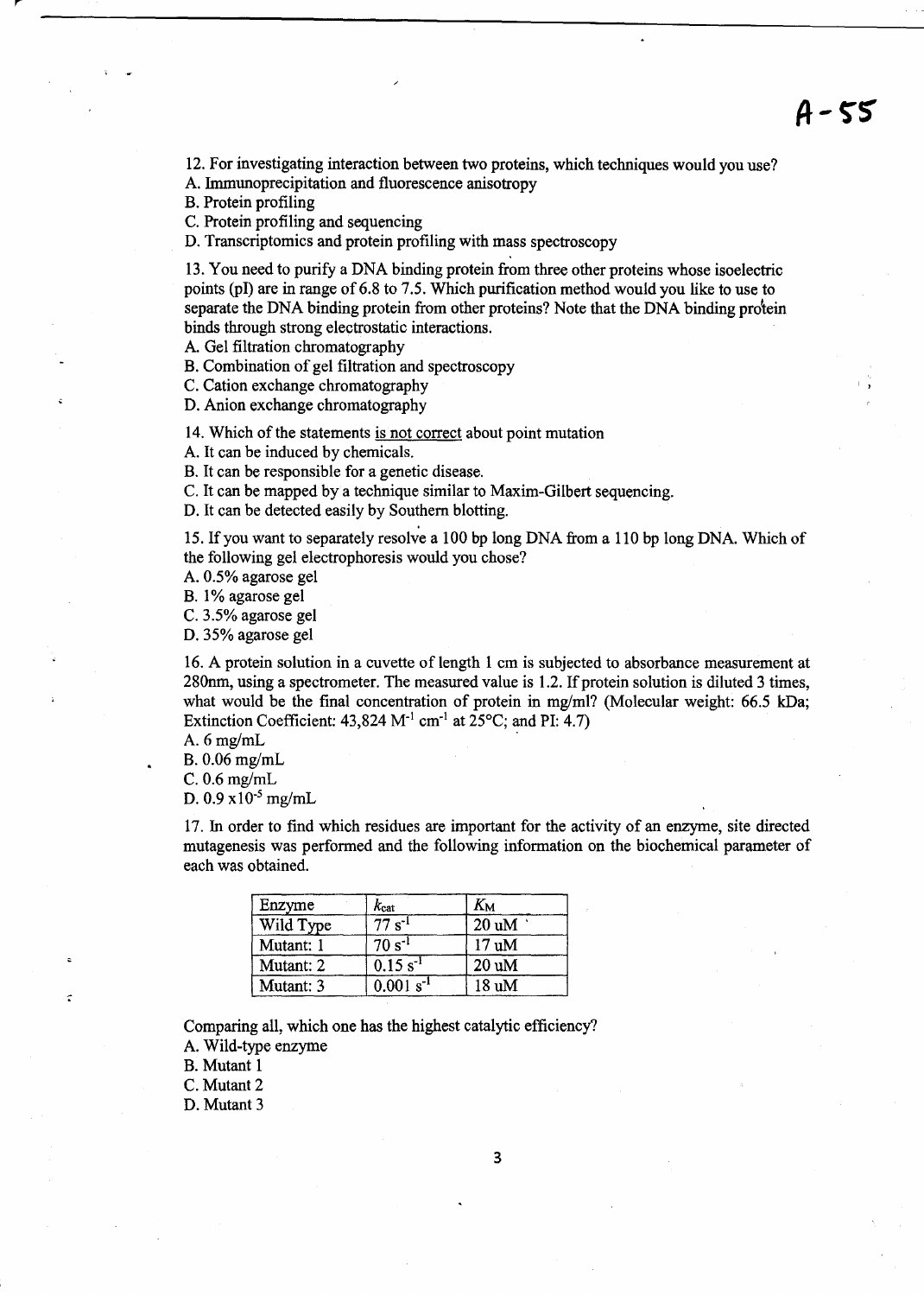18. In hilly areas, what is the efficiency of oxygen delivery by hemoglobin to the tissues where  $PO_2$  in the lungs = 50 torr and in tissues = 25 torr?

A. 0.30

B. 0.40

C.0.50

D.0.60

19. You plan to clone your favourite gene (YFG) in a bacterial expression vector pE at the Bam HI site. The size of YFG and pE are 0.5 kb and 4.5 kb respectively. Your advisor suggested you to keep the vector: insert ratio at around 1:3 in the ligation mixture. Which of the following will give you the desired stoichiometry?

A. Vector 100 ng and insert 30 ng.

B. Vector 100 ng and insert 100 ng.

C. Vector 100 ng and insert 300 ng.

D. Vector 100 ng and insert 900 ng.

20. PI transduction was done to determine the order of the leu, pur and pro genes relative to each other. The donor was *leu- purR pro-* and the recipient was *leu+ purS pro+*. purR transductants were selected. The coinheritance of the non-selected markers is shown in the table below.

leu+pro+ were 97 leu-pro- were 56 leu+pro- were 18 leu- pro+ were 10

The following statements are made about these observations:

i) the order of genes is *leu pro pur* 

ii) the order of genes is *pro leu pur* 

iii) the coinheritance of leu- is less than *pro-*

iv) the coinheritance of *pro-* is less than *leu-*

Choose the option that represents all the correct statements.

A. i and iii

B. i and iv

C. ii and iii

D. ii and iv

21. Match the following statements written in the left column to the electron transport chain complex of mitochondria (right side)

| 1. Not involved in pumping protons directly                                                                   | a. Complex I   |
|---------------------------------------------------------------------------------------------------------------|----------------|
| 2. Uncoupler inhibits its activity                                                                            | b. Complex II  |
| 3. Moves electrons from a lipid-soluble mobile electron carrier to<br>a water soluble mobile electron carrier | c. Complex III |
| 4. Contain "a" type cytochrome                                                                                | d. Complex IV  |
|                                                                                                               | e. Complex V   |

A. 1-b; 2-e; 3-c; 4-d

B. l-e; 2-d; 3-a; 4-c

C. I-d; 2-d; 3-c; 4-b

D. l-c; 2-c; 3-b ; 4-d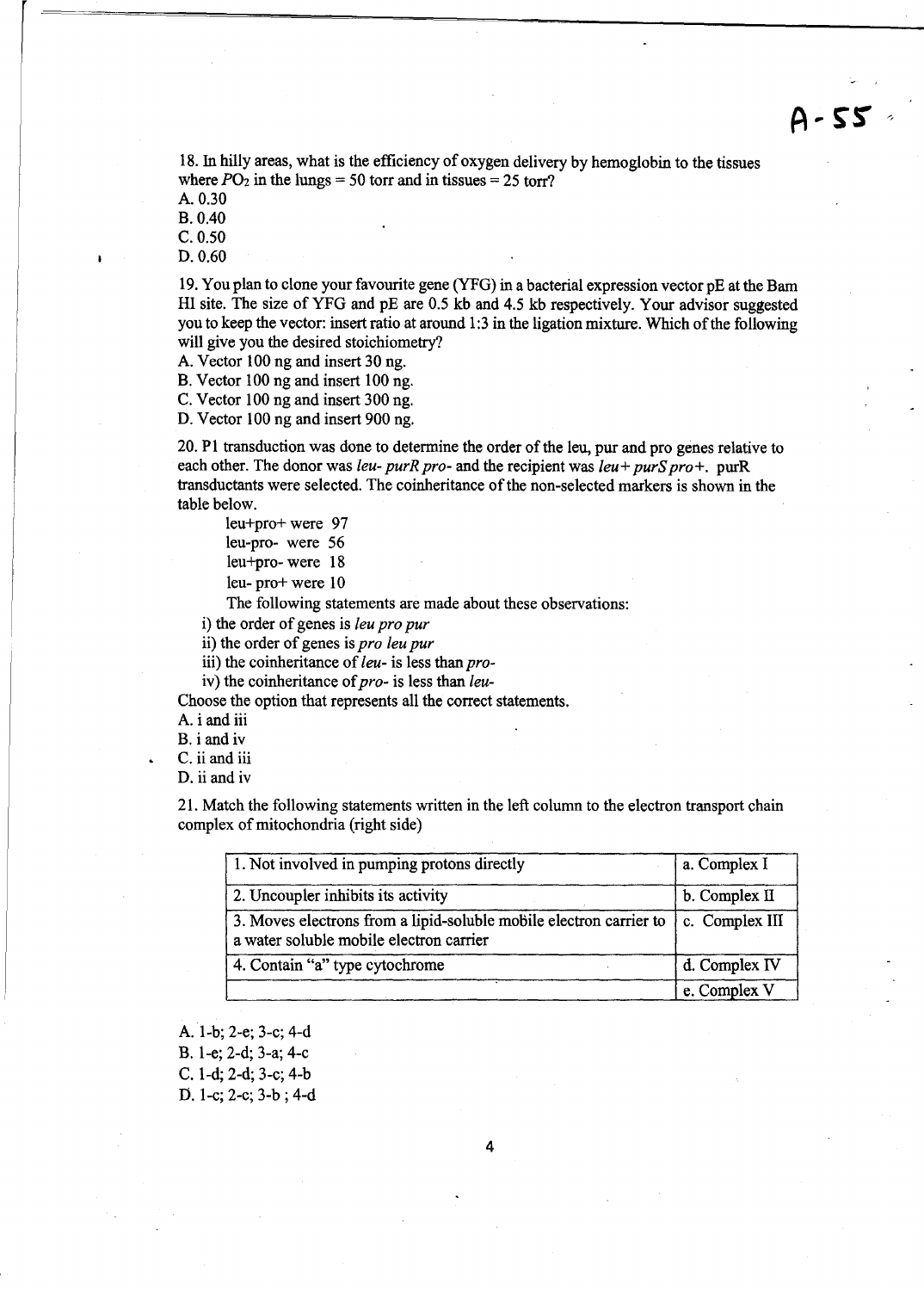22. In a cross sectional study conducted at a clinic, the researcher is interested to know what proportion of the patients are having tuberculosis and corona. The results are tabulated below:

|            | Tuberculosis |     | Total |
|------------|--------------|-----|-------|
| $Covid-19$ | Yes          | No  |       |
| $+ve$      | 16           |     | 20    |
| $-ve$      | 24           | 456 | 480   |
| Total      | 40           | 460 | 500   |

In the above study sample, what is the probability that a selected person will have tuberculosis given that the person is Covid-19 positive?

A. Cannot be estimated

B. 0.2

C.O.4

D.0.8

ċ

23. The steady-state levels of a protein P are investigated under conditions 1 and 2. The accompanying western blot represents the result of one such experiment, where the protein Q is the product of a housekeeping gene, whose level is invariant under these two conditions. The total proteins isolated from cells grown under these two conditions were subjected to a western blot analysis, where the same membrane was probed with the antibodies against protein P and protein Q.



Indicate which one of the graphs (A to D) accurately represent the experimental finding?

5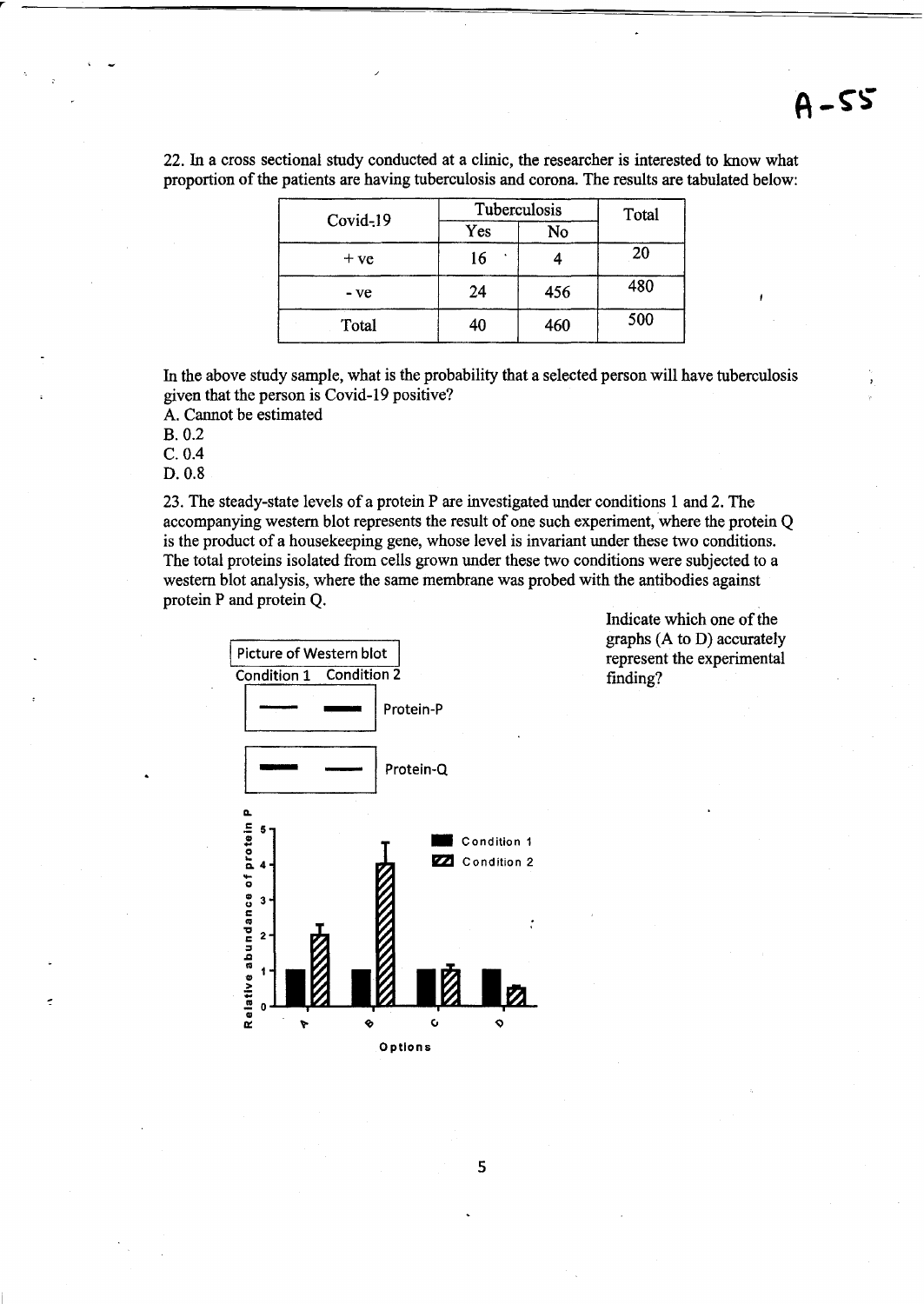24. In order to study the DNA- protein complex formation of four transcription factors (P, O, R, and S) you have performed electrophoresis mobility shift assay (EMSA) and DNase foot print assay. The results of such experiments are given in the accompanying figures.





DNase foot print

Six conclusions were made based on the results:

- I) P, Q. R, S all bind to the DNA
- II) P, Q, and R bind to the DNA
- III) P, and R bind to the DNA
- IV) P interacts with Q
- V) Q does not interact with R
- VI) S interacts with one or more proteins of the PQR complex

Chose the option that represents all the correct conclusions.

A. I, IV, and VI B. II, V, and VI C. II, IV, and V D. III, IV, and VI

25. Which of the following statements are true about the *trp-mRNA* and the trp-Ieader RNA? Statementl: The *trp* mRNA would hybridize to *trp-promoter, trp-operator, trp-E* gene Statement2: The *trp* mRNA would hybridize to *trp-promoter, trp-operator, trp-A* gene Statement 3: The *trp* mRNA would hybridize to *trp-operator, trp-E* gene Statement 4: The *trp* mRNA would hybridize to *trp-operator, trp-A* gene Statement 5: The leader RNA would hybridize to *trp-promoter, trp-operator, trp-E* gene Statement 6: The leader RNA would hybridize to *trp-promoter, trp-operator*  Statement 7: The leader RNA would hybridize to *trp-operator* 

A. Statements 1, 2, and 5 are correct

B. Statements 3, 4, and 6 are correct

C. Statements 1,3, and 7 are correct

D. Statements 3, 4, and 7 are correct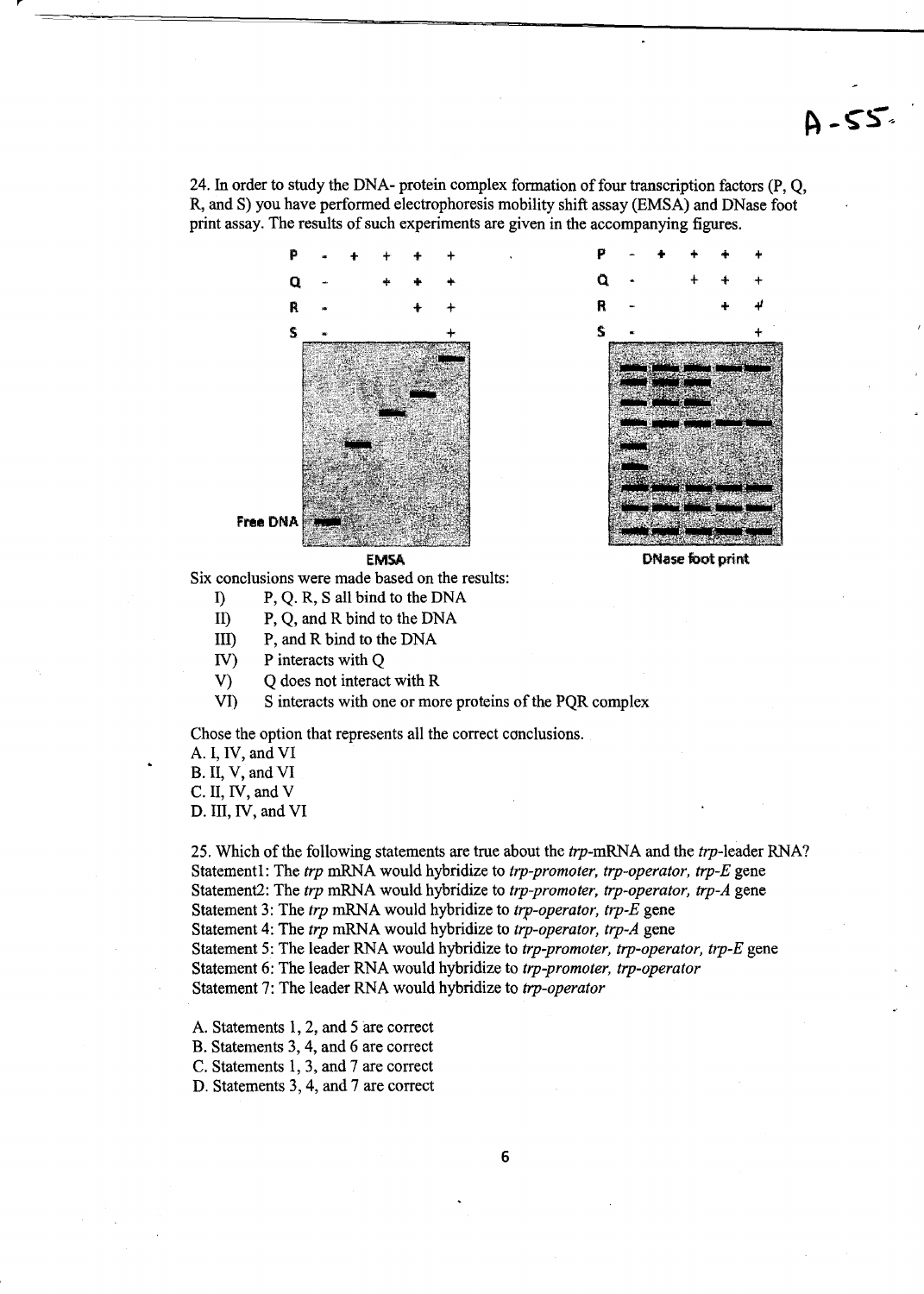# $4 - 55$

#### **PART B**

26. Aldose sugar to keto sugar conversion occurs through

A. Ene-diol intermediate

B. Reduction of aldose

C. Oxidation of ketose

D. Phosphorylation

27. The composition of the core oligosaccharide that is anchored to Dolichol pyrophosphate in glycan biosynthesis is

A. 2-GICNAc-7-Man-3-GlC

B. 2-GICNAc-9-Man-3-GIC

C. 2-GICNAc-5-Man-3-GIC

D.2-GlCNAc-7-Man-2-GIC

28. Which of the following enzymes is more active

A. Deadenylated glutamine synthetase

B. Adenylated glutamine synthetase

C. Phosphorylated glycogen synthase

D. Phosphodiesterase that promotes glycogenolysis

29. Which of the following enzymes contain Biotin

A. Pyruvate decarboxylase

B. Pyruvate dehydrogenase

C. Pyruvate Carboxylase

D. Pyruvate Kinase

30. **If** the equilibrium constant is greater than one, what can be said about the change in the Gibbs energy?

A. Gibbs energy is negative

B. Gibbs energy is positive

C. Gibbs energy is zero

D. None of the above

31. The enzymatic steps involved in the first stage of saturated fatty acid oxidation are in the order of

A. Acyl CoA Dehydrogenase  $\rightarrow$  Enoyl CoA hydratase  $\rightarrow$  Hydroxyacl CoA dehydrogenase  $\rightarrow$  thiolase

B. Enoyl CoA hydratase  $\rightarrow$  Acyl CoA Dehydrogenase  $\rightarrow$  Hydroxy acyl CoA dehydrogenase  $\rightarrow$  thiolase

C. Hydroxyacl CoA dehydrogenase  $\rightarrow$  thiolase  $\rightarrow$  Acyl CoA Dehydrogenase  $\rightarrow$  Enoyl CoA hydratase

D. Acyl CoA Dehydrogenase  $\rightarrow$  Hydroxyacl CoA dehydrogenase  $\rightarrow$  Enoyl CoA hydratase  $\rightarrow$ thiolase

32. Mutation in which of the following gene results in hyperuricemia, gouty arthritis and formation of stones in the urinary tract.

A. Uricase

B. HGPRT

C. Xanthine oxidase

D. Adenosine deaminase

33. Protein molecules that differ in a few amino acid residues are called A. Isoforms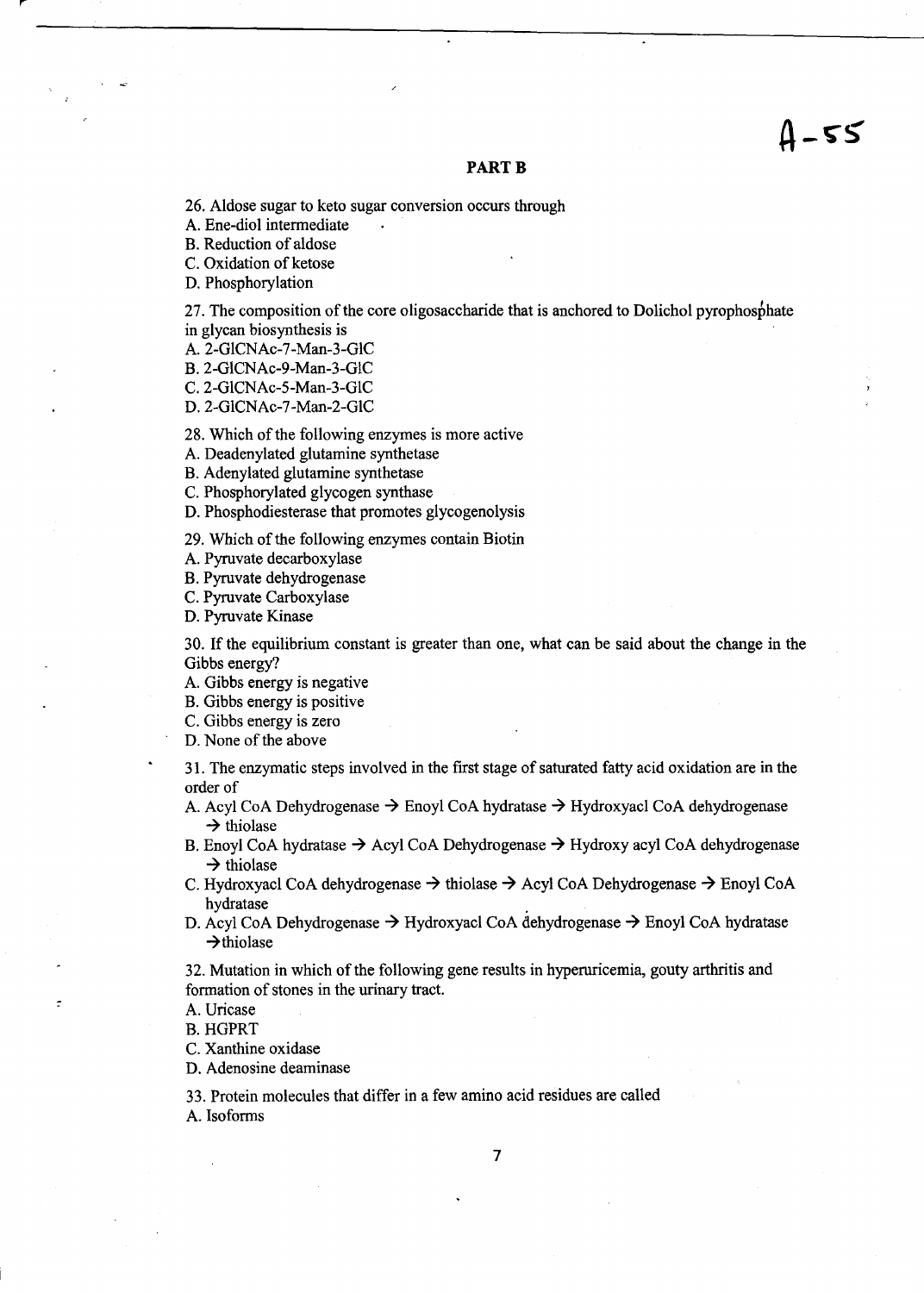B. Glycoforms

C. Heterotypes

D. Isotypes

34. Which of the following amino acids are rarely present in alpha helix

A. Proline and tryptophan

B. Glycine and proline

C. Tryptophan and glycine

D. Proline only

35. Which of the following are essential amino acids

A. Methionine and Tryptophan

B. Serine and Tyrosine

C. Aspartic acid and Asparagine

D. Alanine and Glycine

36. Chloroplast and mitochondrial  $F_0F_1$ -ATP synthases use the free energy derived from a transmembrane proton transport to synthesize ATP from ADP and inorganic phosphate. The H+/ATP ratio of chloroplast and mitochondrial  $F_0F_1$ -ATP synthases would be approximately in the order of

A. 4.7 and 3.3

B. 3.3 and 3.3

C. 3.3 and 4.7

D. 3.0 and 3.0

37. Which one ofthe following is a balanced equation for the Q cycle catalysed by the cytochrome *b6f* complex of chloroplasts?

A.  $POH<sub>2</sub> + 2H<sup>+</sup>$  Stroma + 2 PC (Cu2<sup>+</sup>) -  $\rightarrow$  PQ + 2 PC (Cu<sup>+</sup>) + 4 H<sup>+</sup> Thylakoid B. POH<sub>2</sub> + 2H<sup>+</sup> Stroma + 2 PC (Cu2<sup>+</sup>) -  $\rightarrow$  PO + 2 PC (Cu<sup>+</sup>) + 2 H<sup>+</sup> Thylakoid C. PQH<sub>2</sub> + 2H<sup>+</sup> Thylakoid + 2 PC (Cu2<sup>+</sup>) -  $\rightarrow$  PQ + 2 PC (Cu<sup>+</sup>) + 2 H<sup>+</sup> Stroma D. PQH<sub>2</sub> + 2H<sup>+</sup> Thylakoid + 2 PC (Cu2<sup>+</sup>) -  $\rightarrow$  PQ + 2 PC (Cu<sup>+</sup>) + 4 H<sup>+</sup> Stroma

38. Which of the following is true about enzymes? .

A. All enzymes have cofactors or coenzymes at their active site

• B. Every enzyme catalysis involves an intermediate formation before it produces the product C. Enzyme structure is rigid

D. Catalytic efficiency of an enzyme can be predicted from its kinetic studies

39. The coenzyme that participates in the transamination reaction is

A. Flavin adenine dinucleotide

B. Thiamine pyrophosphate

C. Coenzyme B<sub>12</sub>

D. Pyridoxal phosphate

40. Which option represents all the right pairs?

P. Eukaryotic genome

Q. Bacterial genome

R. Chloroplast genome

S. Viral genome

A. P-I, Q-II, R-III, S-IV B. P-IV, Q-III, R-II, S-I

C. P-IV, Q-II, R-III, S-I

D. P-IV, Q-III, R-I, S-II

I)  $10<sup>4</sup>$  bp II)  $10^5$  bp III)  $10^6$  bp IV)  $10^8$  bp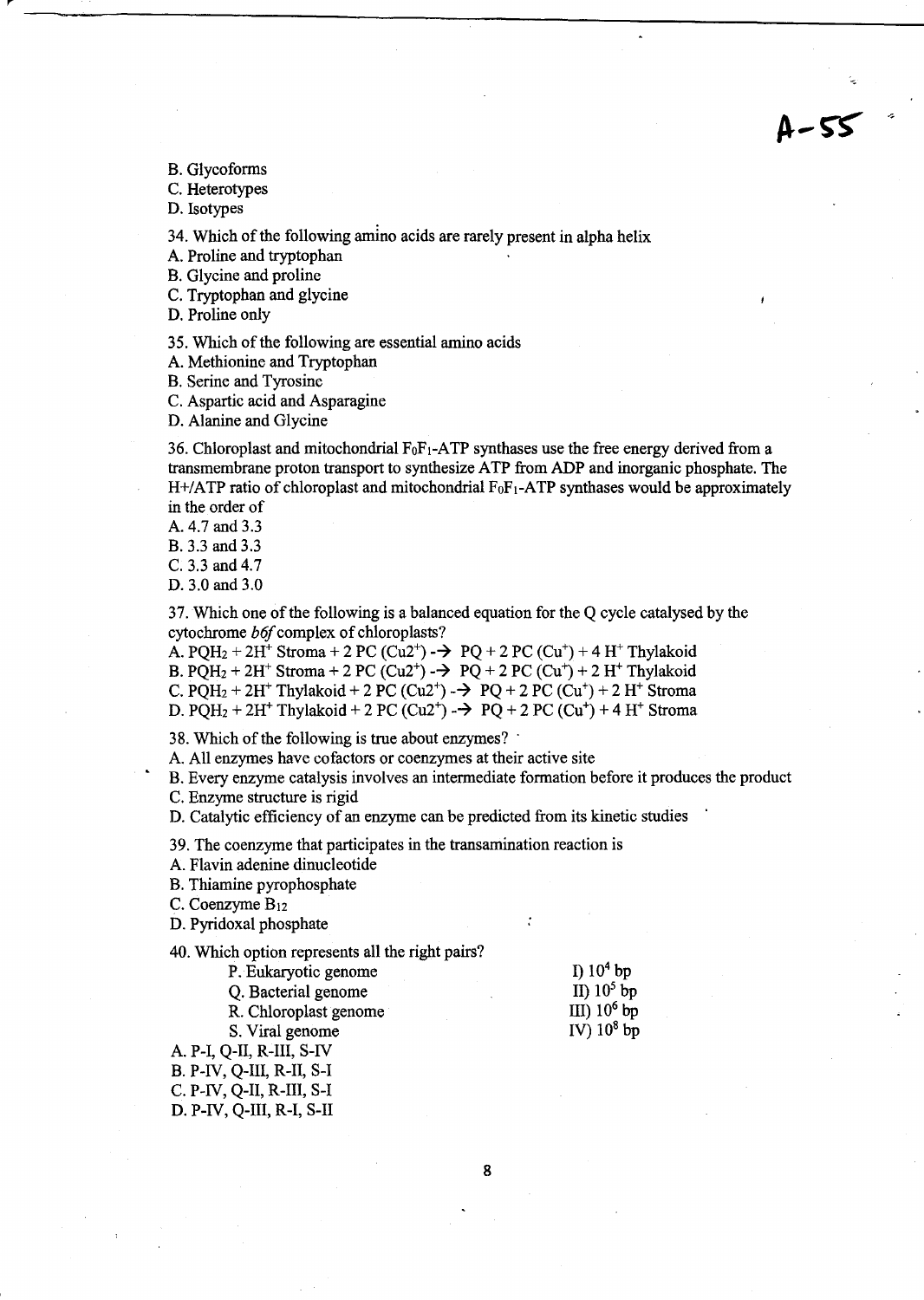$A - 55$ 

41. Tri-Methylation at which of the following sites on histones is a repressive mark for transcription:

A. H3K4

. ..

B. H3K36

C.H3K27

D. H3K79

42. DNA exists in which of the following organizational forms in the eukaryotic metaphase nucleus:

A. Beads on string structure

B. Condensed chromosomes

C. 30 nm fibre

D. Protein free DNA

43. Which of the following is the most common modification on rnRNA molecules?

A. N6-methyladenosine (m6A)

B. 8-0xo-7,8-dihydroguanosine (8-oxoG )

C. Pseudouridine  $(\Psi)$ 

D. m5C, 5-hydroxymethylcytosine (hm5C)

44. Which of the following genomic elements do NOT have tandem repeat sequences?

A. Minisatellites and microsatellites

B. Centromeres

C. Telomeres

D. LINEs and SINEs

45. Which of the statements about telomeres is not true?

A. Telomeres contain regions with a high G content.

B. Telomeres solve end-replication problem.

C. Telomeres contain short repetitive sequences, which are invariant among different organisms.

D. Telomeres contain non-Watson-Crick base pairing.

46. In male meiosis I, X-chromosome non-disjunction occurs. Which one of the following • represents the most likely sperm genotype in this male. Assume autosomes segregate normally.

A. X and Y sperm

B. No X chromosome; Y

C. XY only

D.XXandY

47. A plant heterozygous for both seed shape (round  $(R)$  or wrinkled  $(r)$ ) and seed color  $(Yellow(Y)$  or green  $(y)$ ). A self-cross of these plants is performed. The progeny plants homozygous for both traits would be about .

A. 50%

B.25%

 $C. 1/16$ 

 $\ddot{\cdot}$ 

*D.2/16* 

48. Which of the following can be considered as the earliest evidence of epigenetic transgenerational inheritance for any trait?

A. Transmission of acquired traits from mother to daughter.

B. Transmission of acquired traits from father to son.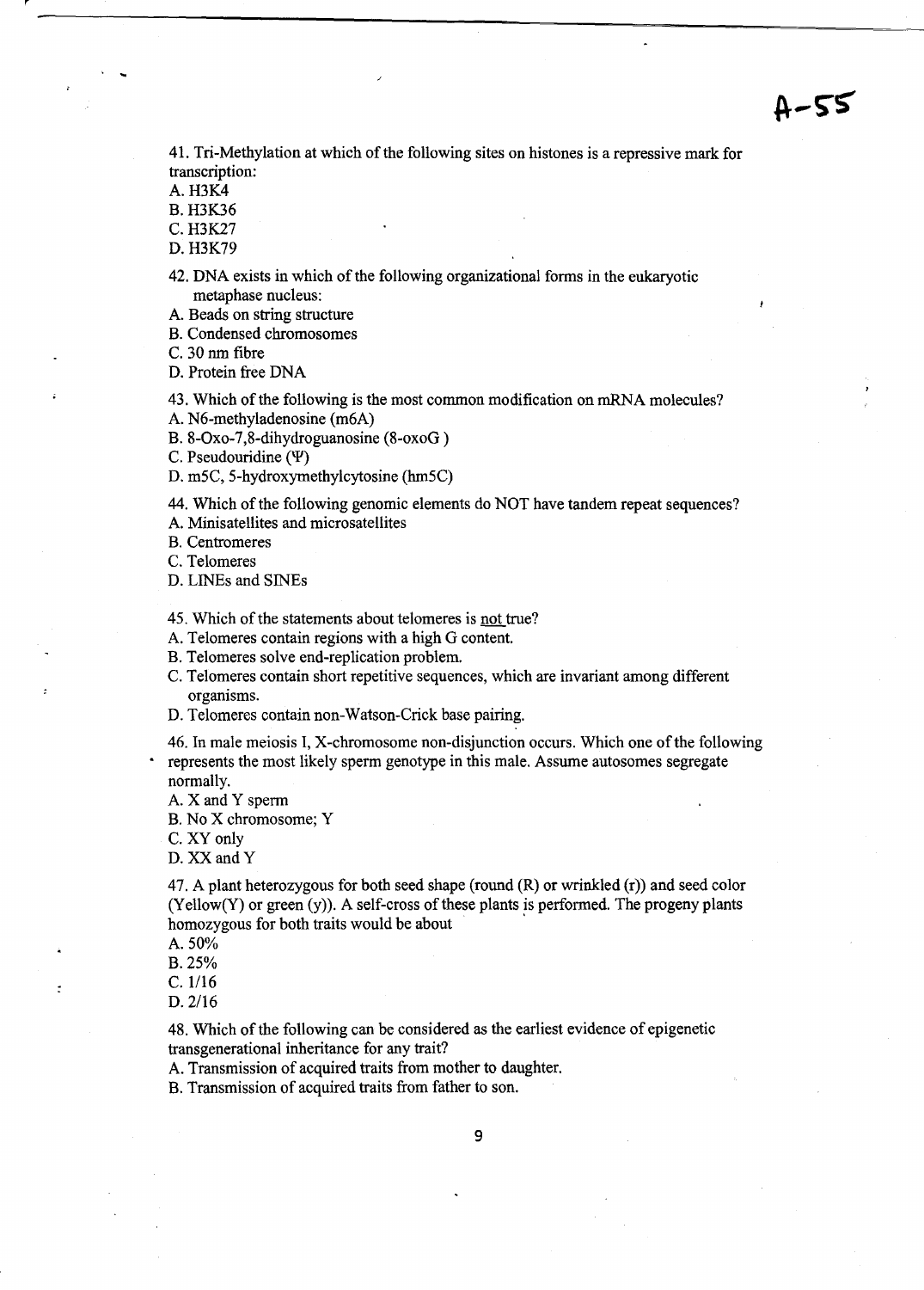C. Transmission of acquired traits from father to son and grandson.

D. Transmission of acquired traits from mother to daughter and granddaughter.

49. Which one of the following processes is not necessary for chromosome separation in mitosis?

 $A - 55.$ 

A. Attachment of kinetochores to kinetochore microtubules

B. Polyubiquitnation of Securin

C. Degradation of mitotic cyclinB

D. Increased dynamic instability of microtubules

50. Which of the following are endocytic receptors?

A. LDL receptor and Cation independent Mannose 6-phosphate receptor

B. Asialoglycoprotein receptor and Cation dependent Mannose 6-phosphate receptor

C. Epinephrine receptors

D. Receptor for urea

51. Which of the following is true about the plasma membrane?

A. The plasma membrane largely stays intact in both apoptosis and necrotic cell death

B. The plasma membrane ruptures in both necrosis and apoptosis

C. In apoptosis the plasma membrane stays intact while ruptures in necrosis

D. The plasma membrane ruptures in apoptosis but stays intact in necrosis

52. An antigenic determinant is about the size of

A. 1 amino acid residue

B. 5 amino acid residues

C. 20 amino acid residues

D. 50 amino acid residues

53. Bacteria are cleared from the bloodstream mainly by

A. Lung capillaries

B. Spleen and liver macrophages

C. Circulating neutrophils

D. Marginating neutrophils

54. Class I MHC molecules are found on

A. B cells and macrophages only

B. Erythrocytes, B cells and T cells only

C. T cells only

D. All nucleated cells

55. The major disadvantage of active immunization is that it

A. Causes prolonged immunity

B. Induces rapid onset of immunity

C. Induces slow onset of immunity

D. Causes senun sickness

56. Which of the following statements about the activation ofT -cells is not correct? Select the most appropriate answer.

- A. Interaction of B7 and CD28 provides the essential positive co-stimulatory signals required for T-cell Activation
- B. T cells can be stimulated only when peptide-bound MHC molecule interact with the T-cell receptor
- C. Agents other than peptides bound to MHC class II, such as superantigens can activate CD4+ T cells
- D. Activated T cells undergo proliferation and differentiation due to specific cytokines.

10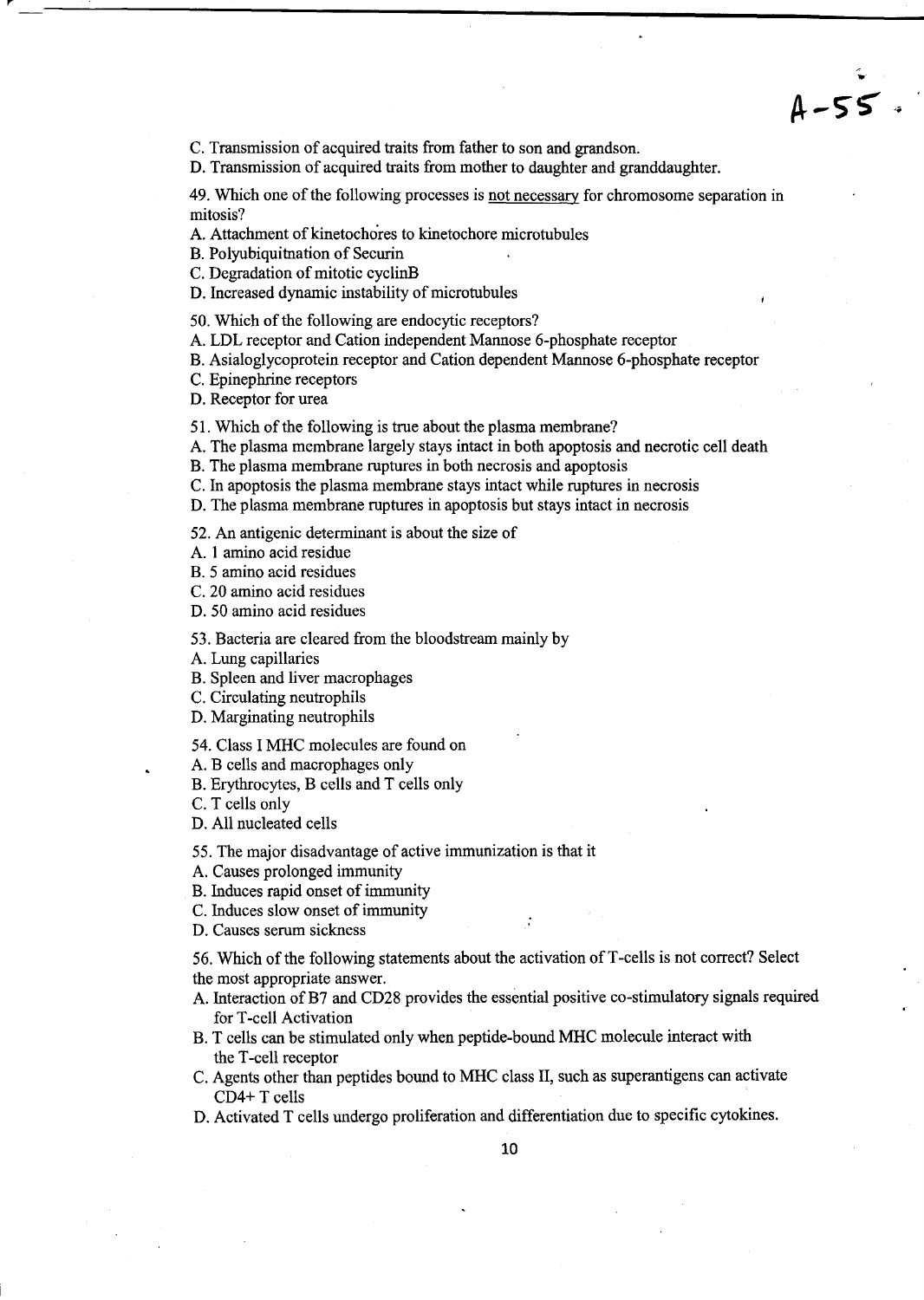57. Which of the following is a mismatch?

A. Follicle stimulating hormone-Gonadotroph

B. Thyroid stimulating hormone-Corticotroph

C. Prolactin-Lactotroph

D. Growth hormone-Somatotroph

58. Unlike normal cells, cancer cells prefer anaerobic glycolysis (Warburg Effect) for the following reasons:

- i) To avoid negative feedback effect posed by ATP, the end product of oxidative phosphorylation.
- ii) To support the biosynthesis of macromolecules such as DNA, RNA protein and FAs. by diverting the glycolysis intermediates.
- iii) Aerobic glycolysis generates more energy to support the uncontrolled proliferation of cancer cells

Find the correct option:

A. i only

B. ii & iii only

C. i & ii only

D. i & iii only

59. Which one of the following statements about iron uptake by cells is not true?

A. In low pH Fe3+ dissociates from transferrin

B. Transferrin dissociates from the receptor in the late endosomes

C. Iron bound transferrin binds to receptor at neutral pH

D. Fe3+ bound transferrin receptor complex is endocytosed

60. Pyknosis is characterized by the following features

A. Mitochondrial collapse into small pieces

B. Nuclear collapse into dense structures

C. Plasma membrane break down

D. Pigment release from damaged cells

ROUGH WORK